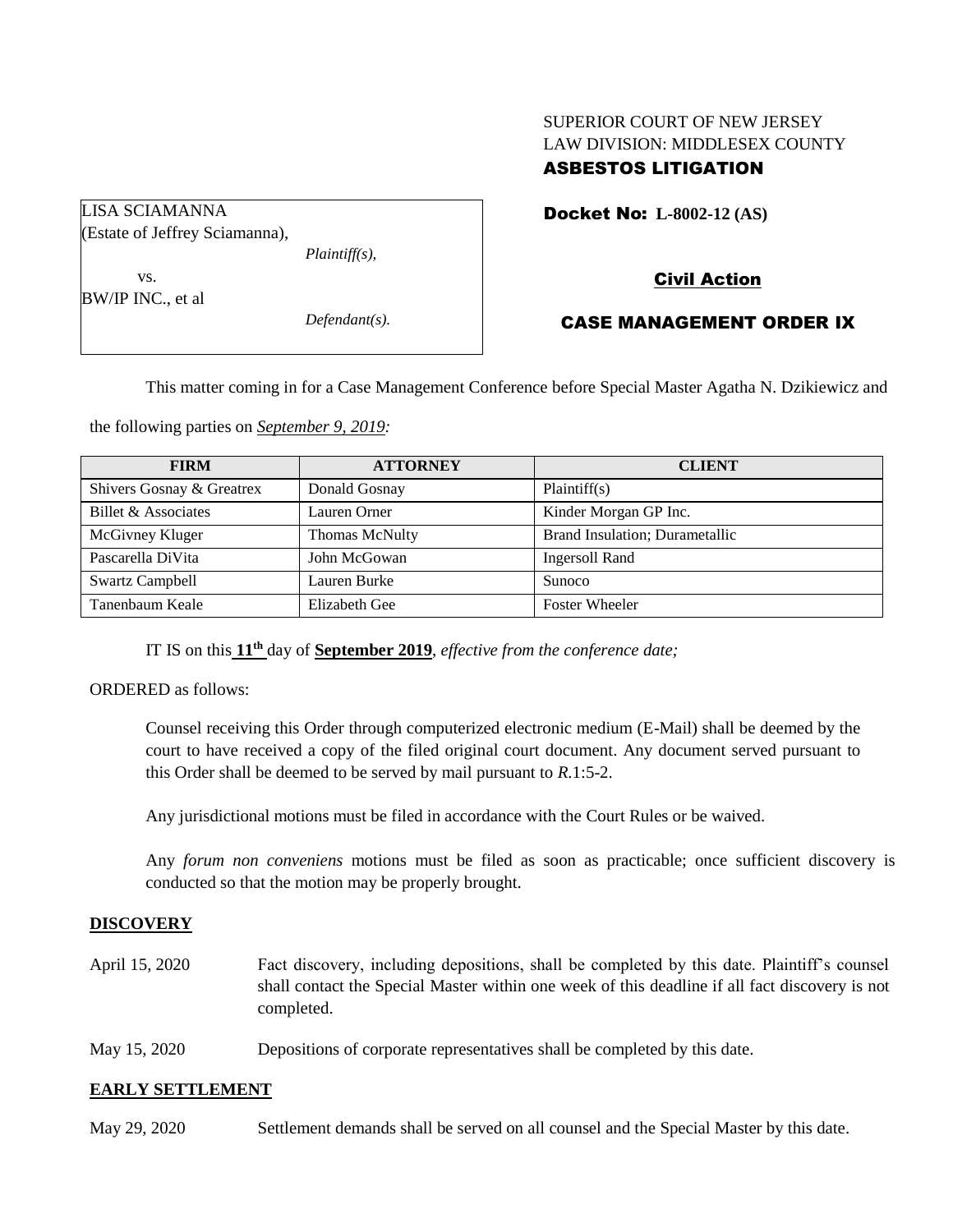# **MEDICAL EXPERT REPORT**

August 10, 2020 Plaintiff shall serve additional expert medical reports, if any, by this date.

September 30, 2020 Defendants shall identify its medical experts and serve medical reports, if any, by this date. In addition, defendants shall notify plaintiff's counsel (as well as all counsel of record) of a joinder in an expert medical defense by this date.

### **LIABILITY EXPERT REPORTS**

- August 10, 2020 Plaintiff shall identify its liability experts and serve liability expert reports by this date or waive any opportunity to rely on liability expert testimony.
- September 30, 2020 Defendants shall identify its liability experts and serve liability expert reports, if any, by this date or waive any opportunity to rely on liability expert testimony.

# **SUMMARY JUDGMENT MOTION PRACTICE**

- May 29, 2020 Plaintiff's counsel shall advise, in writing, of intent not to oppose motions by this date.
- June 12, 2020 Summary judgment motions shall be filed no later than this date.
- July 10, 2020 Last return date for summary judgment motions.

### **ECONOMIST EXPERT REPORTS**

- August 10, 2020 Plaintiff shall identify its expert economists and serve expert economist report(s), if any, by this date or waive any opportunity to rely on economic expert testimony.
- September 30, 2020 Defendants shall identify its expert economists and serve expert economist report(s), if any, by this date or waive any opportunity to rely on economic expert testimony.

#### **EXPERT DEPOSITIONS**

October 23, 2020 Expert depositions shall be completed by this date. To the extent that plaintiff and defendant generic experts have been deposed before, the parties seeking that deposition in this case must file an application before the Special Master and demonstrate the necessity for that deposition. To the extent possible, documents requested in a deposition notice directed to an expert shall be produced three days in advance of the expert deposition. The expert shall not be required to produce documents that are readily accessible in the public domain.

#### **PRE-TRIAL AND TRIAL**

- March 10, 2020 The settlement conference previously scheduled on this date is **cancelled**.
- October 15, 2020 @ 1:30pm Settlement conference. All defense counsel shall appear with authority to negotiate settlement and have a representative authorized to negotiate settlement available by phone. Any request to be excused from the settlement conference shall be made to the Special Master no later than 4:00pm of the day prior to the conference.

 $\_$  , and the set of the set of the set of the set of the set of the set of the set of the set of the set of the set of the set of the set of the set of the set of the set of the set of the set of the set of the set of th